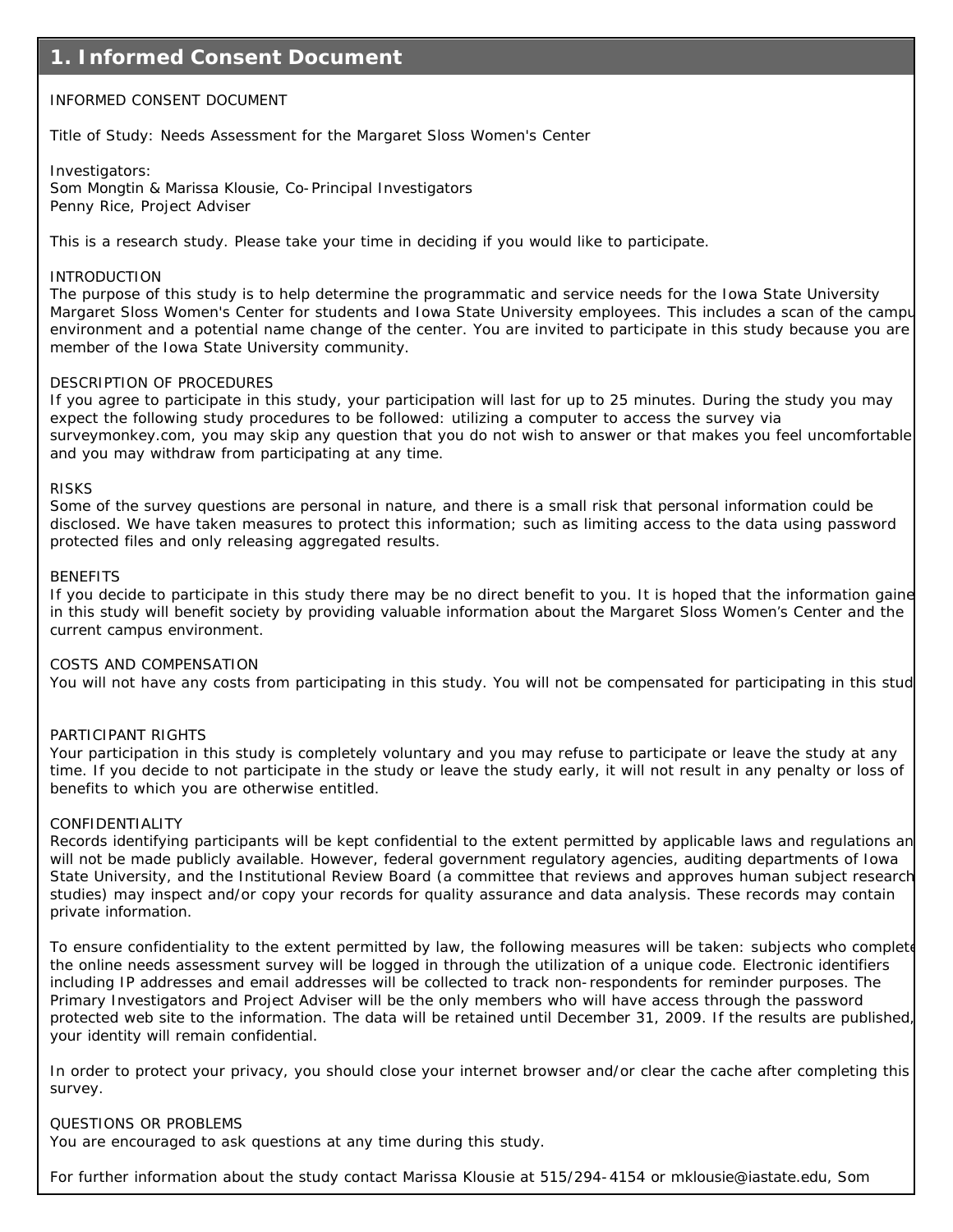Mongtin at 515/294-4154 or polar04@iastate.edu and/or Penny Rice at 515/294-4154 or pennyr@iastate.edu.

If you have any questions about the rights of research subjects or research-related injury, please contact the IRB Administrator, (515) 294-4566, IRB@iastate.edu, or Director, 515/294-3115, Office of Research Assurances, Iowa State University, Ames, Iowa 50011.

## **1. PARTICIPANT SIGNATURE \***

**By clicking the ACCEPT button below indicates that you voluntarily agree to participate in this study, that the study has been explained to you, that you have been given the time to read the document and that your questions have been satisfactorily answered. You may print off this informed consent form for your files.**

 $\bigcap$  I ACCEPT

| 2. Demographic Information                                                                    |                                                                                                          |
|-----------------------------------------------------------------------------------------------|----------------------------------------------------------------------------------------------------------|
| 1. What do you consider your gender identity?                                                 |                                                                                                          |
| Genderqueer<br>Female<br>Male                                                                 | Transgender (M<br>Transgender (F<br>Prefer to not<br>to F)<br>to M)<br>indicate                          |
| Instead of using the categories provided, I prefer to identify as:                            |                                                                                                          |
| 2. What do you consider your sexual identity?                                                 |                                                                                                          |
| Exclusively<br>Mostly<br>Somewhat<br>Bisexual<br>heterosexual<br>heterosexual<br>heterosexual | Somewhat<br>Mostly<br>Exclusively<br>Prefer to<br>not indicate<br>homosexual<br>homosexual<br>homosexual |
| Instead of using the categories provided, I prefer to identify as:                            |                                                                                                          |
| 3. What do you consider your ethnic/racial identity?                                          |                                                                                                          |
| African American                                                                              |                                                                                                          |
| American Indian/Alaskan Native                                                                |                                                                                                          |
| Asian/Pacific Islander                                                                        |                                                                                                          |
| Hispanic                                                                                      |                                                                                                          |
| White                                                                                         |                                                                                                          |
| Biracial/Multiracial                                                                          |                                                                                                          |
| Instead of using the categories provided, I prefer to identify as:                            |                                                                                                          |
|                                                                                               |                                                                                                          |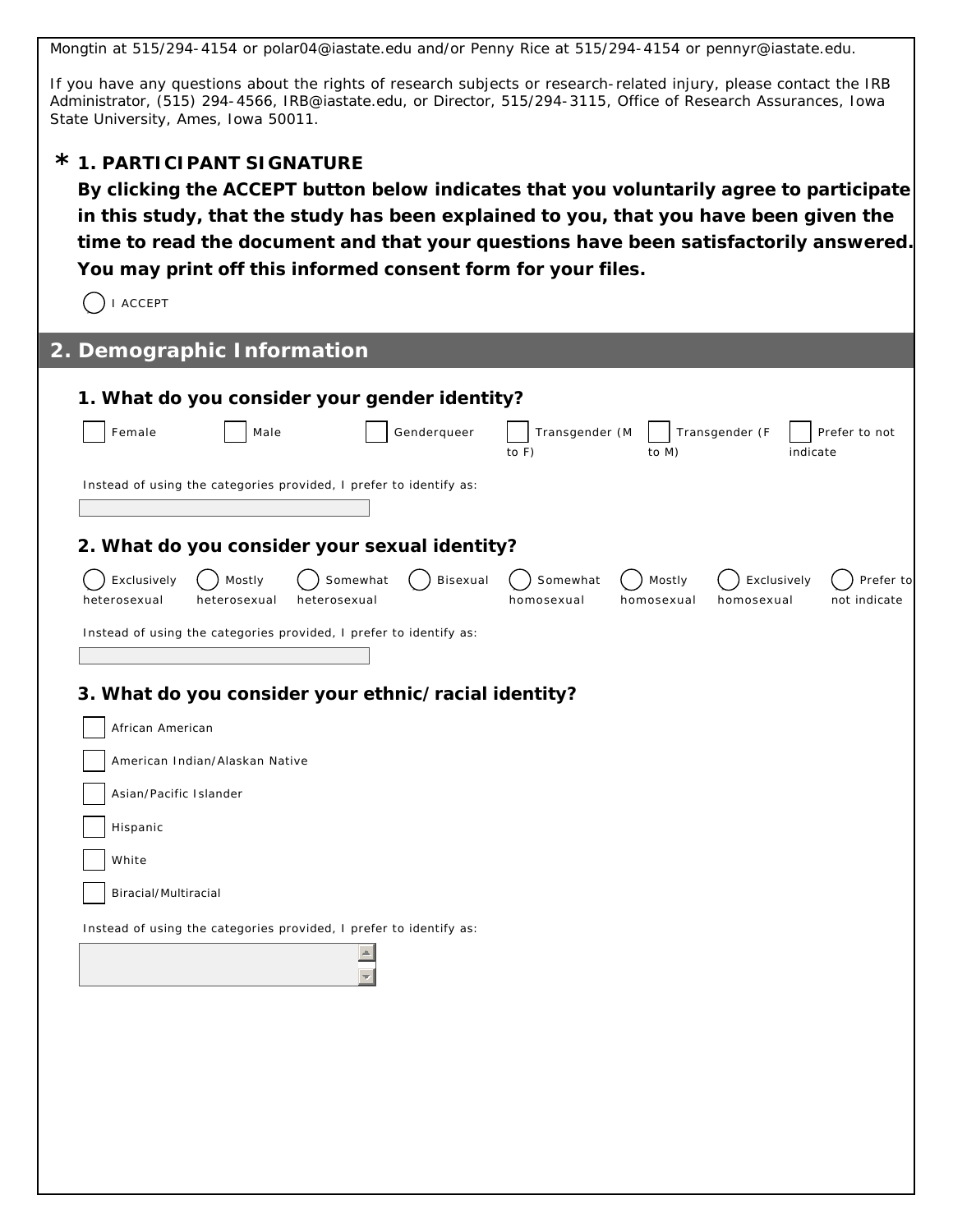| 4. What is your employee classification on-campus? Please select all that apply. |                         |
|----------------------------------------------------------------------------------|-------------------------|
| Faculty                                                                          | Distinguished Professor |
| Merit                                                                            | University Professor    |
| Professional and Scientific                                                      | Professor               |
| Graduate                                                                         | Associate Professor     |
| Part-time                                                                        | Assistant Professor     |
| Full-time                                                                        | Lecturer                |
| Other (please specify)                                                           |                         |
|                                                                                  |                         |

# **3. Programmatic Interests and Needs**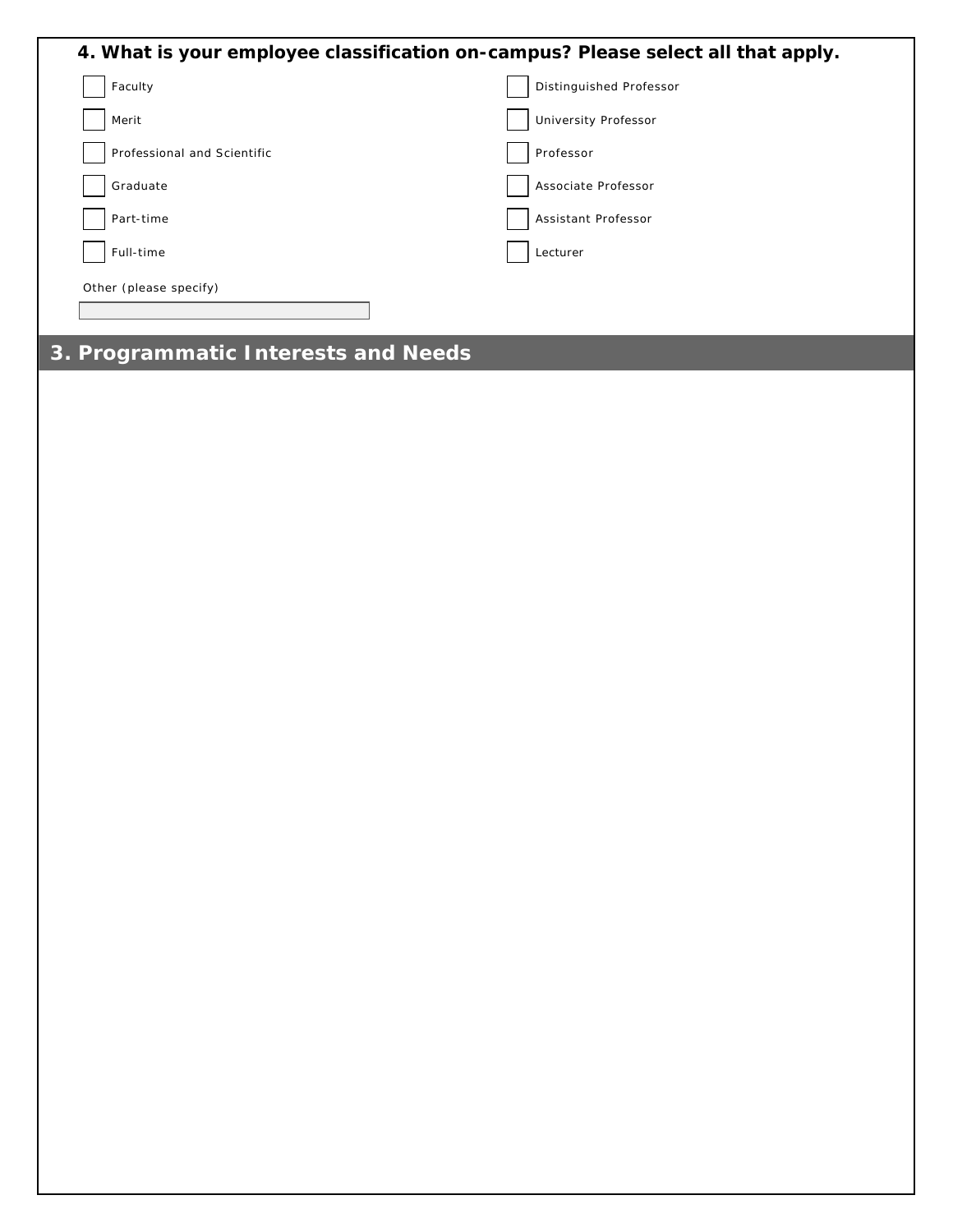| 1. I would be interested in seeing more workshops/programs related to:                                   |                 |            |              |                  |         |
|----------------------------------------------------------------------------------------------------------|-----------------|------------|--------------|------------------|---------|
|                                                                                                          | Very Interested | Interested | Uninterested | VeryUninterested | Neutral |
| <b>Balancing Life's Stressors</b>                                                                        |                 |            |              |                  |         |
| <b>Book Discussion Series</b>                                                                            |                 |            |              |                  |         |
| Career Choices for Women                                                                                 |                 |            |              |                  |         |
| <b>Communication Skills</b>                                                                              |                 |            |              |                  |         |
| Conflict Management                                                                                      |                 |            |              |                  |         |
| Cyber Safety                                                                                             |                 |            |              |                  |         |
| Dating/Domestic/Relationship<br>Violence                                                                 |                 |            |              |                  |         |
| Feminism                                                                                                 |                 |            |              |                  |         |
| Feminism and Men?                                                                                        |                 |            |              |                  |         |
| Film Discussion Series                                                                                   |                 |            |              |                  |         |
| Gender Equity                                                                                            |                 |            |              |                  |         |
| <b>Healthy Relationships</b>                                                                             |                 |            |              |                  |         |
| Mask of Masculinity                                                                                      |                 |            |              |                  |         |
| Men as Allies                                                                                            |                 |            |              |                  |         |
| Mentoring Programs for                                                                                   |                 |            |              |                  |         |
| Women                                                                                                    |                 |            |              |                  |         |
| <b>Negotiation Skills</b><br>Peer Mentor Educational                                                     |                 |            |              |                  |         |
| Program                                                                                                  |                 |            |              |                  |         |
| Performance Arts                                                                                         |                 |            |              |                  |         |
| Opportunities<br>Personal Safety Issues                                                                  |                 |            |              |                  |         |
| Recognizing and Responding                                                                               |                 |            |              |                  |         |
| to Sexual                                                                                                |                 |            |              |                  |         |
| Harassment/Bullying<br>Recognizing and Responding                                                        |                 |            |              |                  |         |
| to Stalking                                                                                              |                 |            |              |                  |         |
| Social/Political Activism Skills<br>Development                                                          |                 |            |              |                  |         |
| Ways to Get Involved with                                                                                |                 |            |              |                  |         |
| the Women's Center                                                                                       |                 |            |              |                  |         |
| Women's Health Issues                                                                                    |                 |            |              |                  |         |
| Women of Color @ ISU                                                                                     |                 |            |              |                  |         |
| Women's History Month                                                                                    |                 |            |              |                  |         |
| Women's Knitting/Discussion<br>Group                                                                     |                 |            |              |                  |         |
| "Zine" (personal publishing<br>opportunity of women's<br>topic/interest: poetry, short<br>stories, etc.) |                 |            |              |                  |         |
| Other (please specify)                                                                                   |                 |            |              |                  |         |

 $\overline{\Xi}$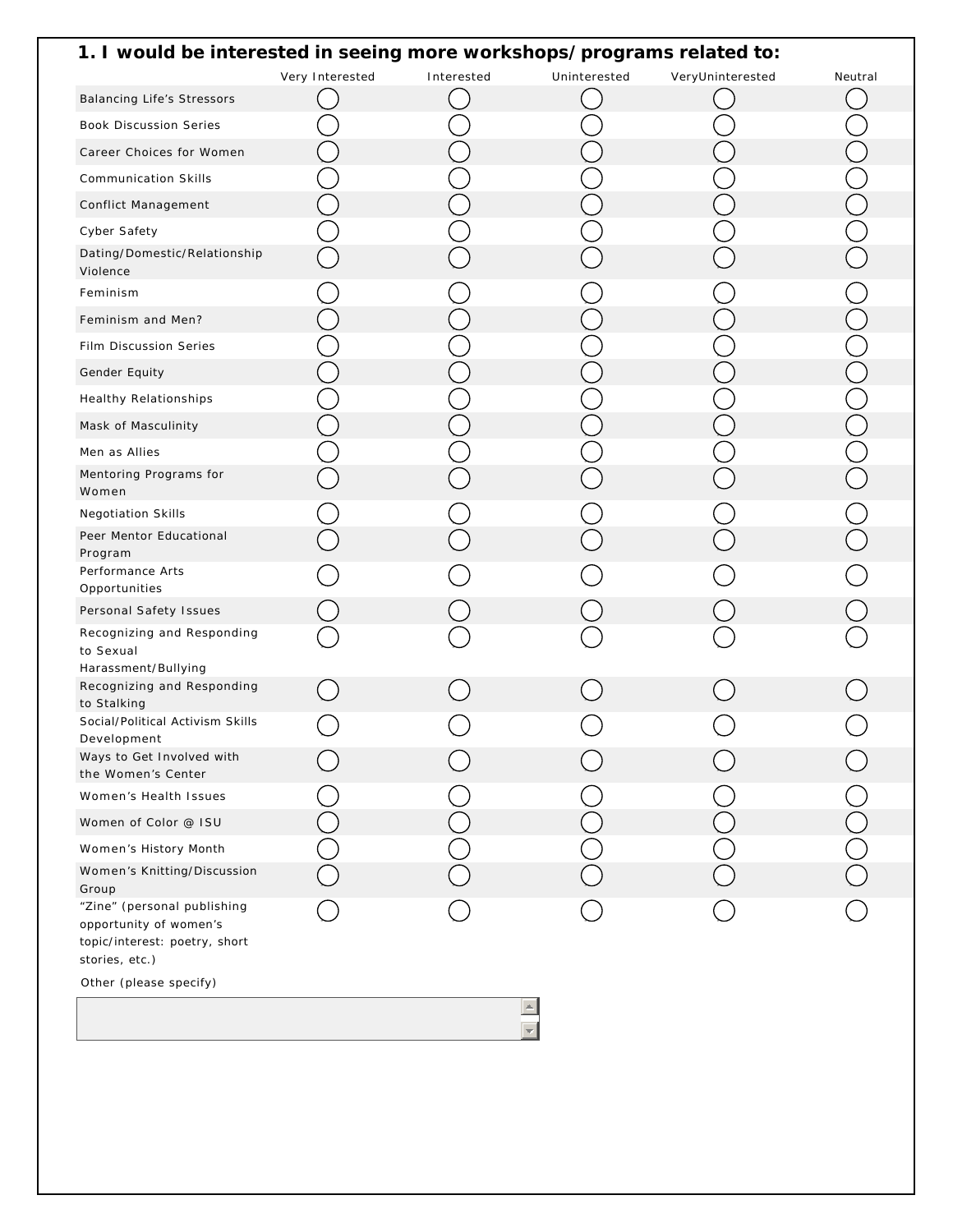| 2. I would be interested in Support Groups focused on:   |                 |            |              |                   |         |
|----------------------------------------------------------|-----------------|------------|--------------|-------------------|---------|
|                                                          | Very Interested | Interested | Uninterested | Very Uninterested | Neutral |
| Addictions & Recovery                                    |                 |            |              |                   |         |
| Body Image                                               |                 |            |              |                   |         |
| Getting to know Ames &<br><b>ISU</b>                     |                 |            |              |                   |         |
| Grief Management                                         |                 |            |              |                   |         |
| International Employees &<br>Families                    |                 |            |              |                   |         |
| Motherless Daughters                                     |                 |            |              |                   |         |
| Single Parents                                           |                 |            |              |                   |         |
| Sexual Assault Survivors                                 |                 |            |              |                   |         |
| Women of Color                                           |                 |            |              |                   |         |
| Women's Health Issues-<br>Menopause                      |                 |            |              |                   |         |
| Women's Health Issues-<br>Menstruation                   |                 |            |              |                   |         |
| Women's Health Issues-<br>Other-Please Indicate<br>Below |                 |            |              |                   |         |
| <b>Working Parents</b>                                   |                 |            |              |                   |         |
| Other (please specify)                                   |                 |            |              |                   |         |
|                                                          |                 |            |              |                   |         |

## **4. Accessing Information**

**1. What method(s) would be most effective for you to receive information about the Margaret Sloss Women's Center? Please Select up to three. [You may select up to three (3) choices]**

| Inside Iowa State           |  |
|-----------------------------|--|
| Direct Mail                 |  |
| Email                       |  |
| <b>ISU Daily Ads</b>        |  |
| Word of Mouth               |  |
| Flyers                      |  |
| Announcements               |  |
| Advertising at Other Events |  |
| Web                         |  |
| Newsletter                  |  |
| Other (please specify)      |  |
|                             |  |
|                             |  |
| 5. Name Exploration         |  |